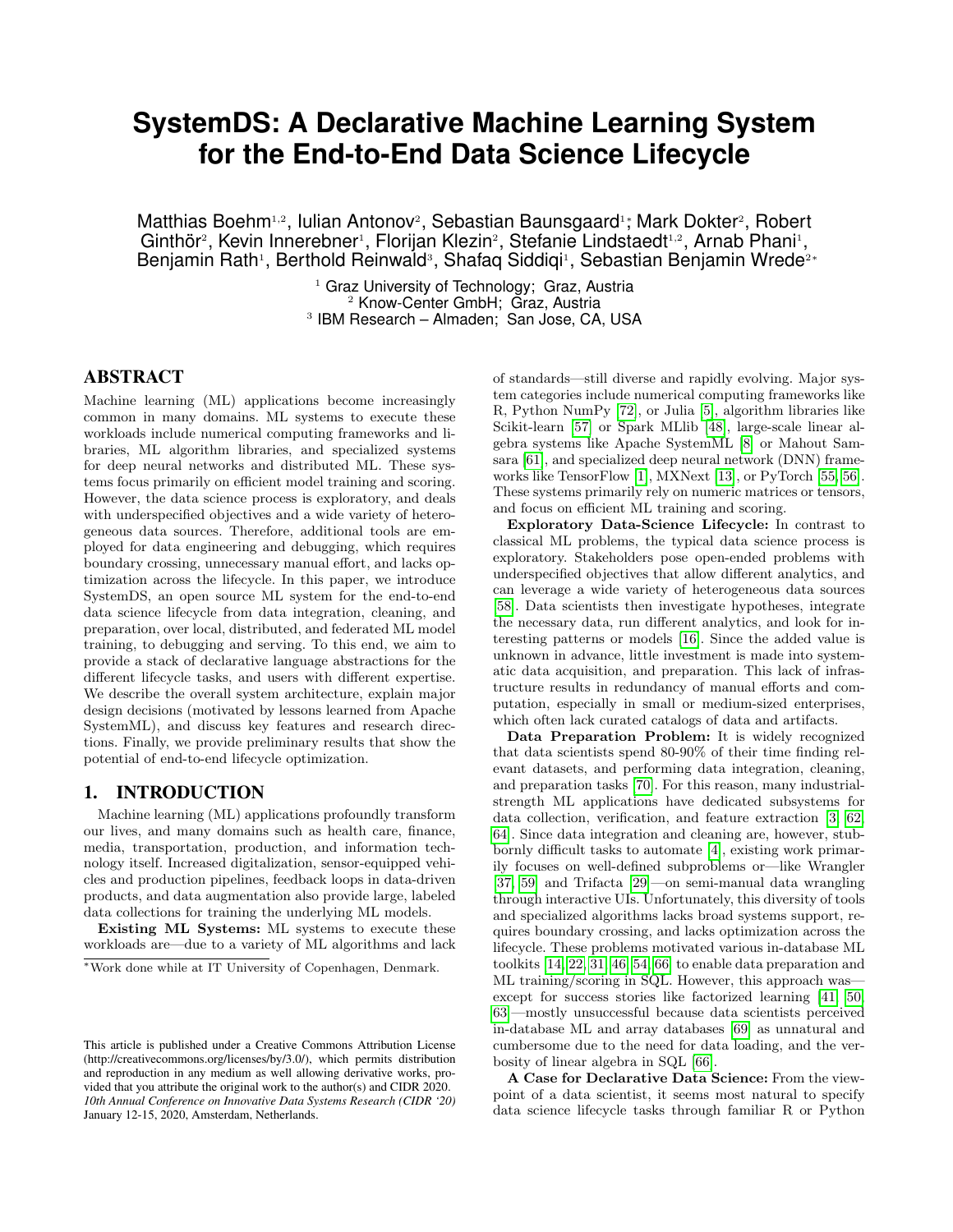syntax and use stateless systems, which directly process files or in-memory objects. A key observation is that state-ofthe-art data integration algorithms (e.g., for data extraction, schema alignment, entity linking, and data fusion) are themselves based on machine learning [\[20\]](#page-7-23). Similar observations can be made for data cleaning [\[30,](#page-7-24) [60\]](#page-7-25), outlier detection [\[12,](#page-6-7) [32\]](#page-7-26), missing value imputation [\[11,](#page-6-8) [71\]](#page-7-27), semantic type detection [\[35,](#page-7-28) [81\]](#page-7-29), data augmentation [\[17\]](#page-7-30), feature selection [\[74\]](#page-7-31), model selection and hyper-parameter tuning (e.g., via Bayesian Optimization) [\[24,](#page-7-32) [39,](#page-7-33) [51\]](#page-7-34), and model debugging [\[15,](#page-7-35) [25\]](#page-7-36). We aim to leverage this characteristic by extending ML systems with high-level abstractions for the entire data science lifecycle but implement these abstractions with a domain-specific language (DSL) used for ML training and scoring. As a "byproduct", we avoid boundary crossing and the system can perform optimizations across lifecycle tasks.

Contributions: Following this goal of better systems support for declarative data science pipelines, we introduce  $SystemDS<sup>1</sup>$  $SystemDS<sup>1</sup>$  $SystemDS<sup>1</sup>$ , an open source ML system for the end-to-end data science lifecycle from data integration, cleaning, and preparation, over efficient ML model training, to debugging and serving. Our detailed contributions are:

- Lessons Learned and Vision: We first reflect on lessons learned from building Apache SystemML (as the predecessor of SystemDS), open problems, and how they influenced the overall vision of SystemDS in Section [2.](#page-1-1)
- *System Architecture:* Following the outlined vision, we then describe the resulting system architecture and design decisions regarding language abstractions, compilation and runtime backends, as well as the underlying data model of heterogeneous tensors in Section [3.](#page-2-0)
- Key Features and Directions: Subsequently, we discuss key features like lineage tracing, data preparation primitives, and federated ML in Section [4.](#page-3-0)
- Preliminary Results: Finally, we present preliminary results comparing performance with TensorFlow and Julia, and showing optimization opportunities—such as reuse—across lifecycle tasks in Section [5.](#page-5-0)

# <span id="page-1-1"></span>2. LESSONS LEARNED AND VISION

Our central goal is to provide high-level abstractions and dedicated system support for the entire data science lifecycle, with a special focus on ML pipelines. Existing endto-end ML frameworks like TFX [\[3\]](#page-6-4), KeystoneML [\[68\]](#page-7-37), or Alpine Meadow [\[65\]](#page-7-38) are built on top of ML libraries, which allows reusing these evolving systems, but consequently view ML algorithms as black boxes. Cross-library compilation in Weld [\[52\]](#page-7-39) focuses primarily on UDFs. In contrast, we believe that control of the compiler and runtime is of utmost importance for seamless interoperability and performing optimizations such as fine-grained redundancy elimination. For this reason, we forked SystemDS from Apache SystemML [\[7,](#page-6-9) [8,](#page-6-1) [27\]](#page-7-40) and we are currently rebuilding its foundations.

### 2.1 Lessons Learned from SystemML

SystemML has been under active development—with fluctuating team size—for about a decade. Here, we share selected lessons learned that influenced the vision, design, and system architecture of SystemDS:

- L1 Data Independence & Logical Operations: Physical data independence and high-level linear algebra operations provided great independence of the evolving technology stack (e.g., MR→Spark, and GPUs), simplified development (e.g., library algorithms) and deployment (e.g., large-scale/embedded), and enabled adaptation to changing cluster and data characteristics (e.g., local/distributed, and dense/sparse/compressed).
- L2 User Categories: SystemML focused on linear algebra programs for algorithm developers and ML researchers who write new or customize existing ML algorithms. However, this area is a niche as most data scientists work with existing algorithms, but need better support for other lifecycle tasks instead.
- L3 Diversity of ML Algorithms  $\mathcal{B}$  Apps: Today's ML systems literature largely focuses on DNNs, mini-batch SGD, and parameter servers. In practice, however, there is a wide variety of existing ML algorithms (e.g., unsupervised, (semi-)supervised batch  $1<sup>st</sup>/2<sup>nd</sup>$ -order, ensembles, mini-batch DNNs, hybrid batch)—which require very different parallelization strategies—as well as complex ML applications that combine ML algorithms, numerical computing, and rules.
- L4 Heterogeneous & Structured Data: SystemML supports feature transformations on frames (2D-tables with a schema). However, many applications deal with heterogeneous data (e.g., multi-modal), various forms of structure, and a wide variety of data corruptions. Boundary crossing for integrating, and preparing these datasets is still a major issue.

Discussion: A natural question is why SystemML ultimately did not—except for few IBM products and services reach adoption in practice. There are a number of overlapping reasons. First of all, the focus on ML researchers who directly experiment with large data was a niche  $(L2)$ . Organizations that deal with large, distributed datasets often have dedicated teams or use existing libraries. Over the last years, the ML research focus also moved toward mini-batch DNN workloads, parameter servers, and almost exclusively Python bindings  $(L3)$ . Together, these developments rendered SystemML's key differentiator—of automatically compiling R-like scripts into hybrid runtime plans of local and distributed Spark operations—ineffective in spurring adoption. Lacking a pressing need, users gravitated toward more popular frameworks like Scikit-learn, Spark MLlib, PyTorch, and TensorFlow. Although SystemML's R-like (and later Python-like) syntax was chosen to simplify adoption, it was still a DSL, with all its challenges like limited documentation and online resources, as well as difficulties of building an optimizing compiler, especially for unknown workloads.

## 2.2 SystemDS Vision and Design

Vision: In contrast to traditional ML training and scoring, there is a dire need for more effective data integration, cleaning, and preparation as well as model debugging, especially for large-scale problems. Accordingly, the central goal of SystemDS is to provide high-level abstractions and systems support for the wealth of data science lifecycle tasks  $(L3 \text{ and } L4)$  and users with different expertise  $(L2)$ . Our overall vision comprises three components. First, we aim to implement a hierarchy of abstractions for data science tasks based on a DSL for ML training and scoring (Sec-

<span id="page-1-0"></span><sup>&</sup>lt;sup>1</sup>The source code and releases (SystemDS 0.1 published  $08/2019$ ) are available at [https://github.com/tugraz-isds/systemds.](https://github.com/tugraz-isds/systemds)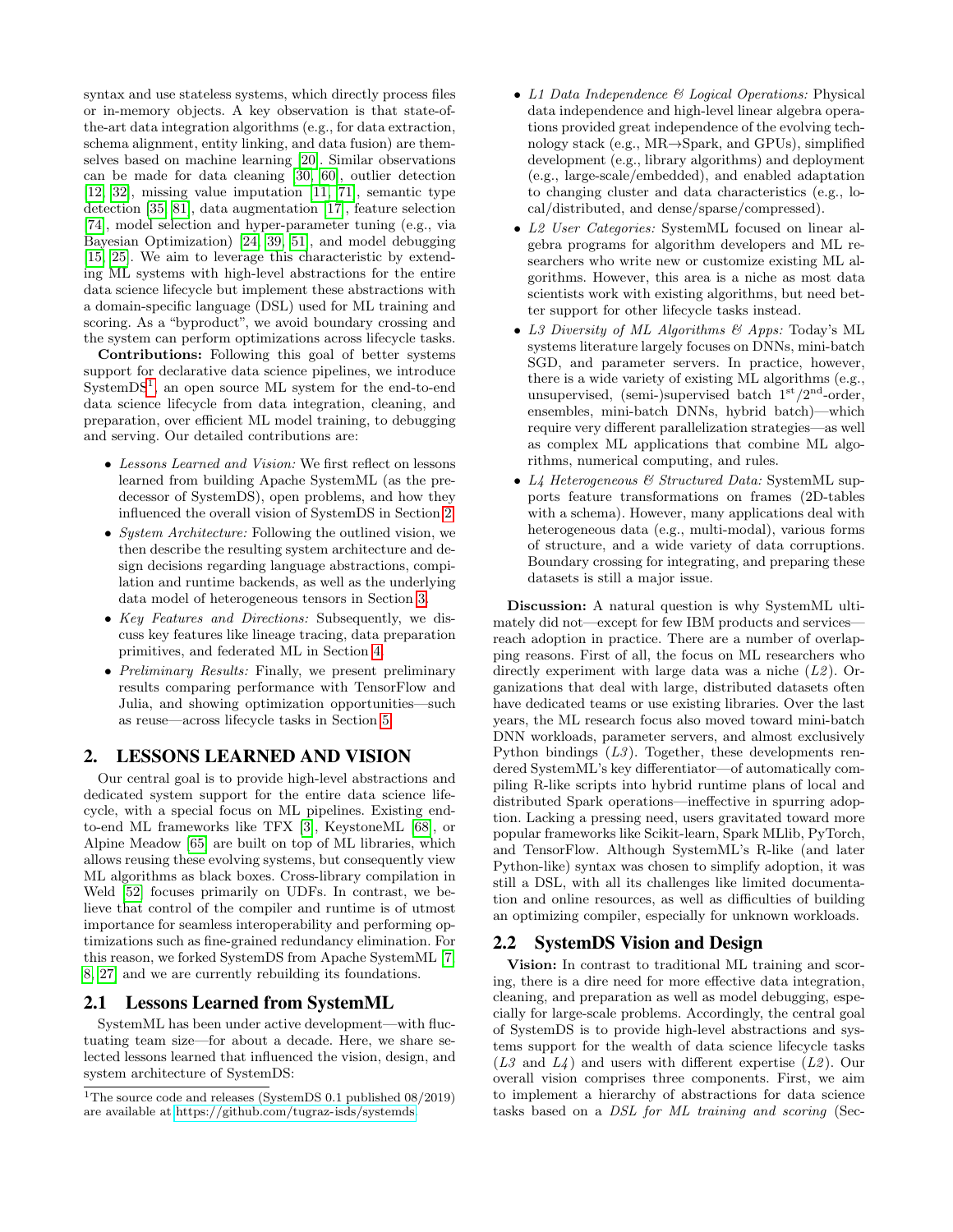

<span id="page-2-3"></span>Figure 1: A Stack of Declarative Languages.

tion [3.1\)](#page-2-1) because state-of-the-art data integration, preparation, and cleaning heavily rely on machine learning; because exploratory data science interleaves data preparation, ML training, scoring, and debugging in an iterative process; and because once these tasks are expressed in dense or sparse linear algebra, we expect very good performance. Second, we aim to provide a holistic system infrastructure for the different lifecycle tasks and algorithm classes that require different parallelization strategies. The key to accomplish that are complementary runtime backends and an optimizing compiler (Section [3.2\)](#page-2-2). We take advantage of the now relatively mature SystemML compiler and extend it for new architectures like federated learning. Furthermore, the hierarchy of language abstractions inevitably creates fine-grained redundancy, which we aim to eliminate via automatic optimization at compiler and runtime level. Third, supporting data integration and preparation in linear algebra programs requires a more general data model for handling heterogeneous and structured data. In contrast to existing ML systems, our central data model are heterogeneous tensors (Section [3.3\)](#page-3-1), i.e., multi-dimensional arrays of different data types, including JSON strings to represent nested data.

Summary: Together, we believe that a holistic system infrastructure for effective and efficient data preparation, ML training and debugging (e.g., distributed data cleaning under awareness of the entire pipeline)—something that cannot be composed from existing libraries—addresses a pressing issue. At the same time, there are lots of open challenges that require novel techniques throughout the system stack.

## <span id="page-2-0"></span>3. SYSTEM ARCHITECTURE

The outlined vision directly influenced the design and architecture of SystemDS. We now provide an overview of language abstractions, runtime backends, and the underlying data model, before describing selected key features.

#### <span id="page-2-1"></span>3.1 Language Abstractions and APIs

Scripting Language: Following the success of declarative ML  $(L1)$ , we leverage SystemML's DML (Declarative ML Language) [\[27\]](#page-7-40), a scripting language with R-like syntax for linear algebra, aggregations, element-wise and statistical operations, control flow programs, and user-defined functions. However, we extend this language—as shown in Figure [1—](#page-2-3)by a stack of declarative abstractions for different lifecycle tasks, and users with different expertise  $(L2)$ . We aim to provide data scientists and domain experts with abstractions for data integration and extraction, cleaning and preparation, data augmentation, model validation, model selection, hyper-parameter tuning, model debugging, rules and AutoML with domain-specific extensions (e.g., constraints and simulation models). To facilitate the development and



<span id="page-2-4"></span>Figure 2: Example Stepwise Linear Regression.

compilation of these abstractions, we introduced a mechanism for registering DML-bodied built-in functions, and we aim to advance existing size propagation techniques.

<span id="page-2-5"></span>Example 1 (Stepwise Linear Regression). To see how powerful these abstractions are, consider stepwise linear regression [\[74\]](#page-7-31), a classical forward feature selection method. This method iteratively runs what-if scenarios and greedily selects the next best feature until the Akaike information criterion (AIC) does not improve anymore (see steplm in Figure [2\)](#page-2-4). Each configuration trains a regression model via lm, which in turn calls iterative or closed form linear algebra programs. For an input matrix **X** (e.g., with  $ncol(\mathbf{X}) = 500$ features), the compiler then collapses these abstractions—by removing unnecessary branches, dead code elimination, and function inlining—compiles distributed operations if necessary, and can reason about the end-to-end computation.

APIs and Language Bindings (Fig. [3-](#page-3-2)1): The userdefined scripts can then be executed with different APIs as shown in Figure [3,](#page-3-2) where gray-shaded boxes indicate major new components. This includes command line invocation (e.g., through java or spark-submit) and the programmatic APIs (MLContext or JMLC). The MLContext API allows Spark RDDs and Datasets as script inputs, while JMLC is an API for embedded, low-latency scoring that allows pre-compiling a script and repeatedly executing it with different in-memory inputs. For a seamless integration with typical data science workflows, we will further add host language bindings for Python, R, and Java. These bindings expose individual operations, internally collect larger DAGs of operations and entire programs, and finally compile and execute efficient runtime plans on user request or output conversion.

## <span id="page-2-2"></span>3.2 Compiler and Runtime Operations

Compilation Chain (Fig. [3-](#page-3-2)2): SystemDS inherits SystemML's compilation chain [\[7\]](#page-6-9). Each user script or DMLbodied function is compiled into a hierarchy of statement blocks and statements, where control flow statements like loops or branches delineate these blocks. All statements of a basic (i.e., last-level) block are compiled into a DAG of highlevel operators (HOPs), which represent logical operations. After multiple rounds of rewrites, size propagation (of dimension and sparsity), and operator ordering, we then compute memory estimates for each operation. Based on these estimates, we in turn decide for local or distributed operations, and construct a DAG of low-level—i.e., physical operators (LOPs). Finally, we create an executable program of program blocks and a sequence of runtime instructions similar to MAL plans in MonetDB [\[36\]](#page-7-41)—per block.

Runtime Control Program (Fig. [3-](#page-3-2)3): The compiled runtime program is interpreted as a so-called control program (CP) in the client or Spark driver process. Besides program block and instruction execution, the control program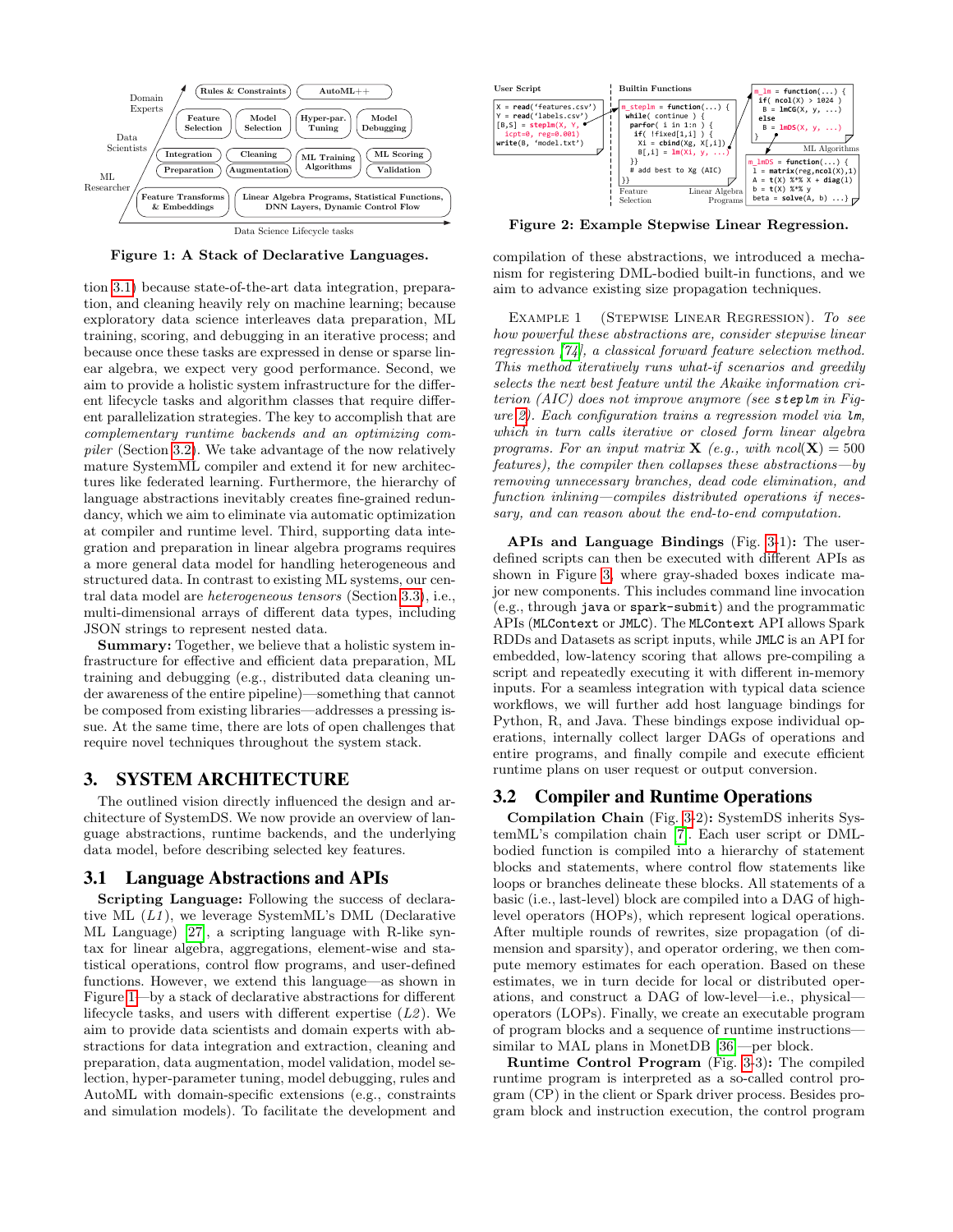

<span id="page-3-2"></span>Figure 3: SystemDS Architecture and Components.

also performs dynamic recompilation (recompilation of basic blocks to mitigate initial unknowns similar to adaptive query processing [\[19\]](#page-7-42)), and maintains a multi-level buffer pool that is responsible for evicting intermediate variables if necessary, persistent reads and writes from and to distributed file systems like HDFS or S3, and data exchange between the different runtime backends. Major CP extensions are built-in support for data provenance and generated I/O primitives for external formats as discussed in Sections [4.1](#page-3-3) and [4.2.](#page-4-0)

Runtime Operations (Fig. [3-](#page-3-2)4): With the diversity of ML algorithms and apps  $(L3)$  in mind, we further extend SystemML's multiple backends. We include local CPU and GPU instructions, as well as distributed Spark instructions. In addition, we introduce a new class of federated instructions as discussed in Section [4.3.](#page-4-1) These instructions rely on a common TensorBlock operation library, which extends SystemDS from numeric matrices to heterogeneous, multidimensional arrays as described in Section [3.3.](#page-3-1) For local operations, such a block holds the entire tensor, while distributed tensors are represented as RDD collections of fixedsized blocks. Besides reuse, this approach also ensures consistency across local and distributed operations. Additionally, we support dedicated backends for parallel for loops [\[6\]](#page-6-10) (e.g., for hyper-parameter tuning, and cross validation), and parameter servers (e.g., for mini-batch DNN training). The changed data representation necessitates major changes throughout the entire compiler and runtime stack.

#### <span id="page-3-1"></span>3.3 Data Model: Heterogeneous Tensors

Data Model Motivation: Our goal of supporting the end-to-end data science lifecycle poses two main requirements on the underlying data model. First, we need to represent heterogeneous and structured datasets for data integration and preparation  $(L4)$ . Second, many lifecycle tasks and ML algorithms benefit from native support of multidimensional arrays. Therefore, and in contrast to most existing DNN frameworks and array databases—which support homogeneous arrays (e.g., tensors of floats or integers) our data model is a heterogeneous tensor, that is, a multidimensional array where one dimension has a schema. We believe this is more natural than 2D datasets because it allows for range indexing that guarantees matching dimensions for subsequent operations (e.g., matrix multiplication).

Local Tensor: Our central data structure abstraction is a TensorBlock that represents a local tensor or a tile of a distributed tensor. Here, all single- and multi-threaded operations are implemented in Java for portability, but for compute-intensive operations we also support JNI calls to



<span id="page-3-5"></span><span id="page-3-4"></span>Figure 4: Example Tensor Representations.

native BLAS libraries or custom C++ kernels. We provide two implementations of this TensorBlock abstraction:

- BasicTensorBlock (Homogeneous): A basic tensor is a linearized, multi-dimensional array of a single type (FP32, FP64, INT32, INT64, Bool, or String including JSON). We provide dense and sparse blocks and operations, which we apply based on the present sparsity.
- DataTensorBlock (Heterogeneous): A data tensor has a schema on the second dimension (see Figure  $4(a)$ ), which generalizes 2D datasets. Internally, it is composed of multiple basic tensors for the given schema.

Distributed Tensors: Our distributed tensor representation is a Spark RDD [\[78\]](#page-7-43)—i.e., a distributed collection—of tensor indexes and fixed-size, independently-encoded blocks (PairRDD<TensorIndexes,TensorBlock>). Squared  $1K \times 1K$ blocks in SystemML offer a good balance between amortized block overheads and moderate block sizes (8 MB for dense), simplify join processing because blocks are always aligned, and allow local transformations for operations like transpose. However, fixed-size blocking for n-dimensional data—as shown in Figure [4\(b\)—](#page-3-5)is challenging. We use a scheme of exponentially decreasing block sizes  $(1024^2, 128^3,$  $32<sup>4</sup>$ ,  $16<sup>5</sup>$ ,  $8<sup>6</sup>$ ,  $8<sup>7</sup>$ ), which similarly bounds the size to few megabytes and allows for local conversion. For example, on a 3D-tensor/matrix operation, we split each  $1024^2$  matrix block into  $64 \times 128^2$  blocks and perform the join, yielding again a 3D-tensor with  $128^3$  blocking.

Federated Tensors: For federated operations we provide a federated tensor that is a metadata object holding references to—potentially remote—in-memory or distributed tensors. Subtensors cover disjoint index ranges of the tensor (most commonly subsets of rows or columns), and uncovered areas are zero. This representation is the basis for federated learning, as discussed in Section [4.3,](#page-4-1) but also nicely generalizes operator placement to operations over multiple devices (e.g., 30% of data on CPU, 70% of data on GPU [\[28\]](#page-7-44)).

# <span id="page-3-0"></span>4. KEY FEATURES AND DIRECTIONS

SystemDS shares several design aspects with other systems. In this section, we discuss some distinguishing features and research directions. However, we believe that building the overall system is of utmost importance for real impact and investigating these features in a realistic environment.

## <span id="page-3-3"></span>4.1 Lineage and Reuse of Intermediates

Efficient Lineage Tracing: Exploratory data science has a high degree of redundancy and most frameworks lack model versioning and reproducibility. Hence, we provide built-in support for data provenance in terms of lineage tracing and exploitation. We see lineage as a key enabling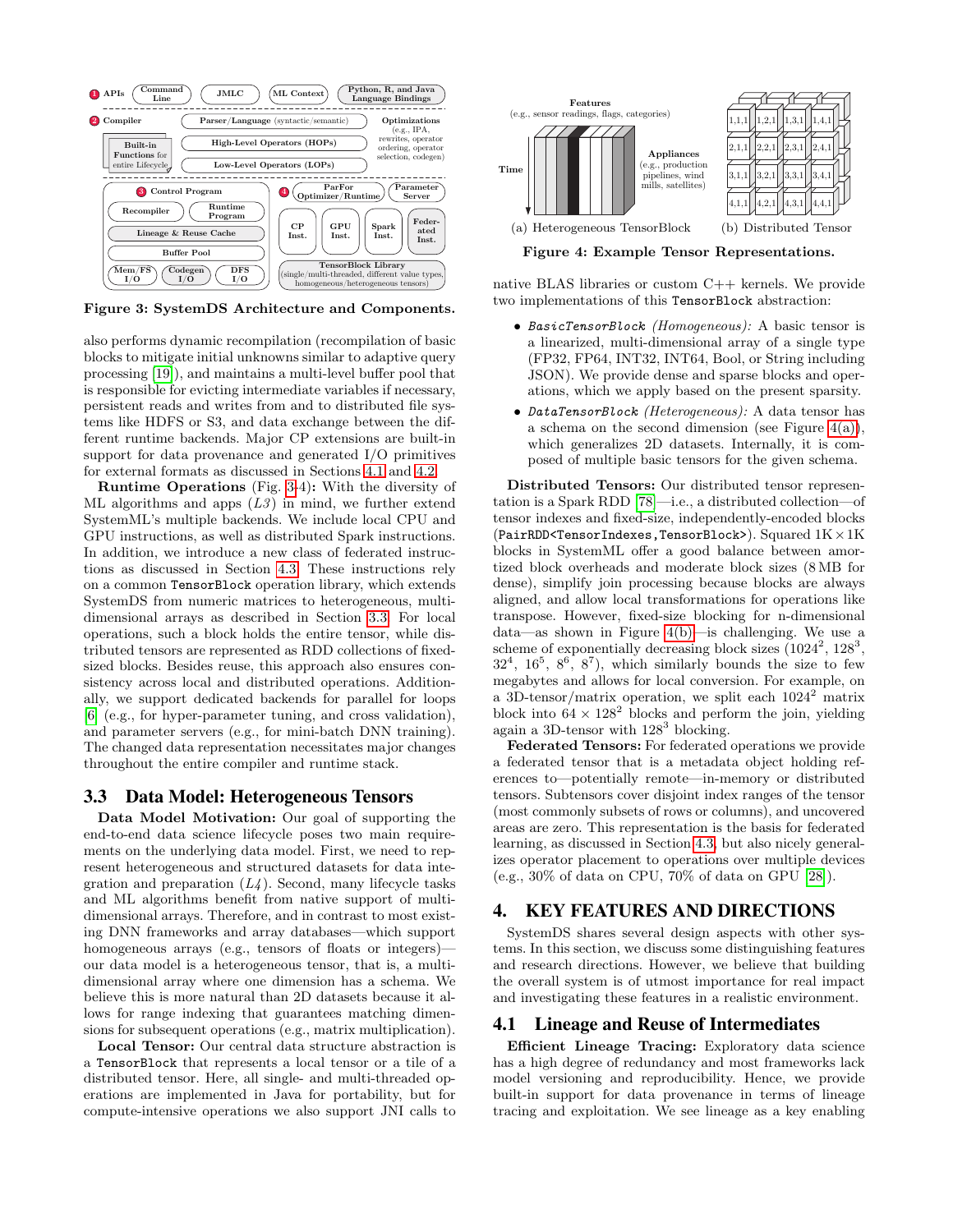technique for model versioning, reuse of intermediates, incremental maintenance, auto differentiation, more efficient buffer pool management, and debugging via query processing over lineage traces of different models or runs. In contrast to coarse-grained or data-oriented provenance, we focus on fine-grained lineage tracing of logical operations. We trace inputs (by name), literals, and all executed operations (including non-determinism like system-generated seeds) to maintain lineage DAGs of live variables. Additionally, for loops with few distinct control flow paths, we determine the lineage trace per path once, and track the taken path via a single lineage node for deduplication.

Reuse of Intermediates: Inspired by work on recycling intermediates in MonetDB [\[36\]](#page-7-41), we then exploit this lineage for reusing redundantly computed intermediates, which are common in model selection workloads. We establish a cache, where intermediates are identified by their lineage (hash of the lineage DAG). Before executing an instruction, we update the output lineage and probe the cache for full or partial reuse. In contrast to existing work on coarse-grained reuse [\[23,](#page-7-45) [44,](#page-7-46) [68,](#page-7-37) [73,](#page-7-47) [77,](#page-7-48) [80\]](#page-7-49), partial reuse computes an output via a compensation plan over cached intermediates. For example, steplm in Example [1](#page-2-5) greedily adds features and performs what-if model training, which allows reusing intermediates from previous iterations, augmented by missing features.

Status: So far, we have integrated lineage tracing for local operations, lineage deduplication on while/for/parfor loops, basic caching and eviction policies, as well as full and partial reuse of intermediates. In the future, we intent to add rewrites for compiler-assisted reuse, more elaborate partial reuse, and query processing over collected lineage traces.

#### <span id="page-4-0"></span>4.2 Data Integration and Cleaning

Semi-automated Data Preparation: Fully-automated data integration, cleaning and preparation is rather unrealistic given its complexity. We aim to provide abstractions (e.g., data extraction, semantic type inference, schema alignment, entity linking, outlier and anomaly detection, missing value imputation, data augmentation, and feature transformations) that help a user compose data preparation pipelines. Providing support for efficient and accurate data preparation faces, however, many algorithmic and systems challenges. We start by adding respective built-in functions, where we aim for vectorized implementations to simplify inference and optimization as well as search space pruning via sparsity exploitation. For example, masking allows data slicing and missing value imputation (in chained-equation models [\[71\]](#page-7-27)) via sequences of full matrix operations, which significantly simplifies the compilation into multi-threaded or distributed runtime plans. Overall, a key design choice is to retain the appearance of a stateless system by consuming pre-trained models and rules as tensors themselves.

Efficient Data Ingestion: Given these abstractions, efficient ingestion faces two more challenges. First, the number of external data formats is virtually unlimited and sometimes requires even custom parsers for nested data. Inspired by work on query processing over CSV, JSON, and binary data [\[38\]](#page-7-50), we aim to automatically generate code for efficient readers and writers from high-level descriptions of data formats. In this context, we further aim to avoid unnecessary parsing [\[53\]](#page-7-51), and unnecessary shuffling [\[42\]](#page-7-52) by taking the entire preparation pipeline into account. Second, semiautomated data preparation is still an exploratory process. Similar, to query processing over raw data [\[2\]](#page-6-11), we aim to exploit the lineage-based reuse of intermediates and build dedicated access methods for linear algebra over raw data in multi-tenant data science workflows and federated ML.

Status: We already added built-in functions for schema detection, outlier detection, missing value imputation, data augmentation, model debugging, as well as additional input formats and feature transforms. In the future, we will incorporate state-of-the-art algorithms, improve accuracy for structured datasets, and focus on efficient data ingestion.

#### <span id="page-4-1"></span>4.3 Federated ML

Motivation: Early work on federated learning [\[10,](#page-6-12) [47\]](#page-7-53) shows great promise, but focuses on mini-batch ML algorithms over private data from mobile devices. We believe federated ML is broadly applicable in the enterprise as well, a view shared by recent work on enterprise model fusion [\[75\]](#page-7-54). First, it could create a spectrum of data ownership and sharing (private data, shared gradients/aggregates, shared data) enabling new markets and business models. Second, it could enable ML in geo-distributed or restricted environments, where data consolidation is infeasible.

Federated ML Architecture: Our basic design consists of multiple control programs, each having local data. A master control program holds the federated tensors (see Section [3.3\)](#page-3-1) including connections to the remote workers waiting for commands. SystemDS then allows both, cross-datacenter federation [\[76\]](#page-7-55) (where each control program runs in a Spark cluster) as well as federation of individual endpoints. We aim to support linear algebra operations (and thus, all abstractions from Figure [1\)](#page-2-3), as well as distributed parameter servers over federated tensors. Special federated instructions process these federated tensors by pushing as much computation to the remote sites as possible, while complying with exchange constraints and leveraging means of cryptog-raphy<sup>[2](#page-4-2)</sup>. We will further extend our existing parameter server to respect the boundaries of federated tensors as well.

EXAMPLE 2 (FEDERATED MV MULTIPLICATION). For example, consider matrix-vector (MV) and vector-matrix (VM) multiplications on a federated matrix, where each site holds a partition of rows. For an MV multiplication, the master broadcasts the vector to the workers, lets them compute a local MV, collects the result vectors, and constructs the output vector via rbind. For a VM multiplication, the master sends only relevant vector slices to the workers, lets them compute a local VM, collects the result vectors, and computes the output vector by adding the individual results.

Status: So far, we have a basic integration of federated tensors and selected federated operations. In the future, we will focus on broad operation coverage, data preparation and cleaning of raw input data, efficient data exchange and materialization, as well as exchange constraints.

#### 4.4 Compiler and Runtime Improvements

The stack of declarative abstractions from Figure [1](#page-2-3) requires major extensions of the compiler and runtime. We are interested in the following related research directions:

•  $ML \&$  Rules: Complex ML apps often combine ML models and rules in meta models, which require dedicated compilation and verification techniques.

<span id="page-4-2"></span><sup>2</sup>For example, homomorphic encryption [\[26\]](#page-7-56) allows multiply and add (and thus, matrix multiply) directly over encrypted data.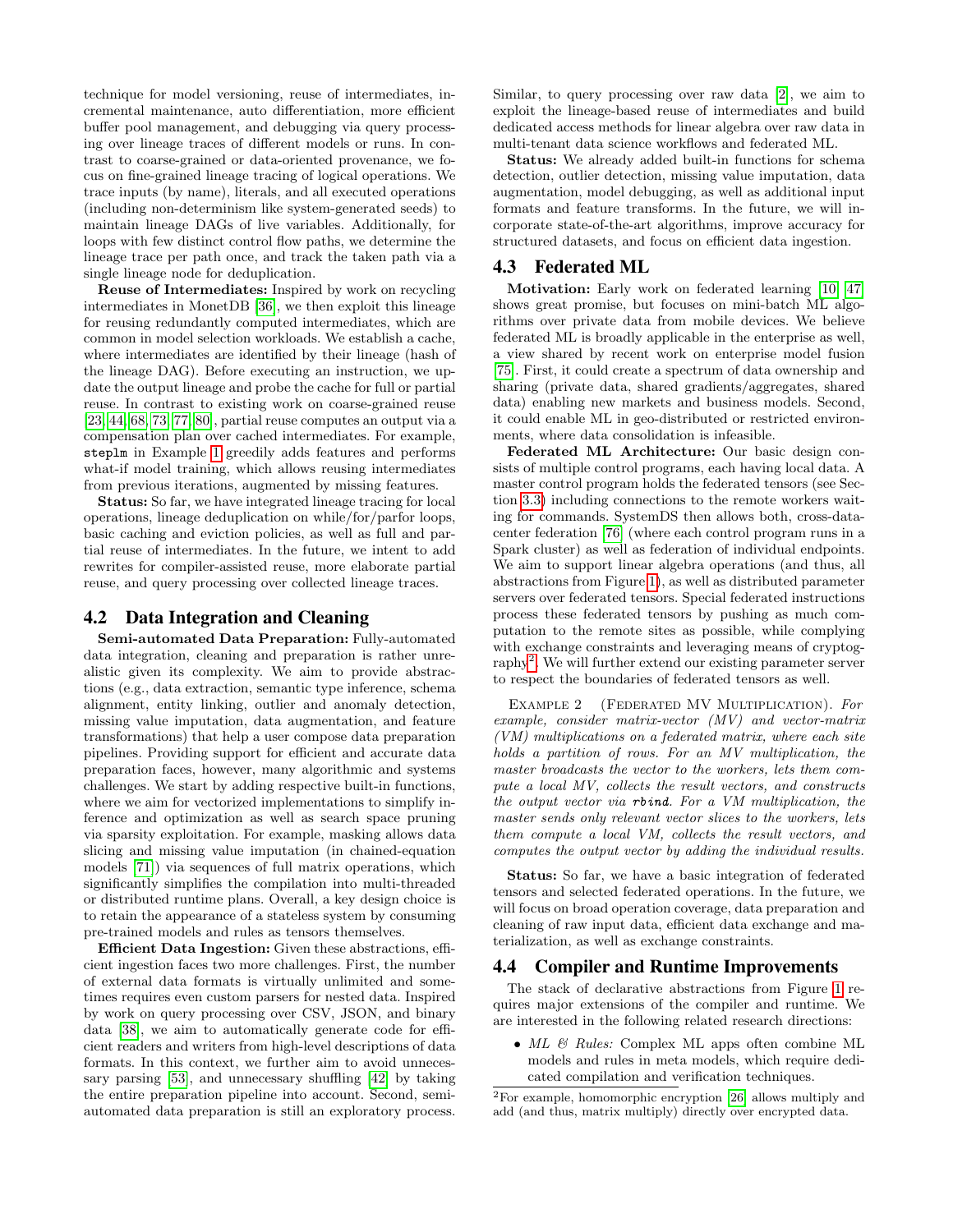- Size Propagation: Propagating dimensions [\[7\]](#page-6-9) and sparsity [\[67\]](#page-7-57)—or at least lower and upper bounds through control flow of the entire lifecycle is challenging but essential for cost-based optimization.
- Operator Fusion & Code Generation: Fusion is a widely recognized optimization, but the potential for sparsity exploitation [\[9\]](#page-6-13) is barely leveraged yet.
- Lossless and Lossy Compression: Recent work on lossless compression for linear algebra [\[21,](#page-7-58) [45\]](#page-7-59) and quantization for DNN workloads need a systematic investigation regarding data tensors and federated ML.
- Cloud and Auto Scaling: The stateless design and size inference also enable automatic resource optimization [\[34\]](#page-7-60) in cloud environments, which is still an obstacle.

# <span id="page-5-0"></span>5. PRELIMINARY EXPERIMENTS

Our experiments study the baseline performance of SystemDS and optimization opportunities across lifecycle tasks.

## 5.1 Experimental Setting

We ran all experiments on a single node with two Intel Xeon E5-2620 CPUs @ 2.10-2.50 GHz (24 virtual cores), 128 GB DDR3 RAM, and CentOS Linux 7.4. SystemDS 0.1+ (as of  $12/2019$ , v0.1 released  $08/2019$ , forked from SystemML 1.2 in 09/2018) uses OpenJDK 1.8.0 with 80 GB max and initial JVM heap sizes. The baselines are Tensor-Flow 1.13.2 (07/2019), TensorFlow 2.0.0 (10/2019), and Julia 1.1.1 (05/2019). The workloads are (1) a hyper-parameter optimization script (HPO) that reads a CSV file, trains  $k$  regression models with different regularization  $\lambda$  (see 1mDS in Figure [2\)](#page-2-4), and stores the resulting models as a CSV file, and (2) a cross-validation script (CV) that reads a CSV file, runs  $k$ -fold cross-validation for **lmDS**, and stores all k models as a CSV file. We generate synthetic dense and sparse data, use optimized TF and Julia scripts, and report the end-to-end runtime including I/O as the mean of 3 repetitions.

#### 5.2 Baseline Comparison

For evaluating the baseline performance of SystemDS, we use a  $100K \times 1K$  matrix **X** (800 MB in-memory, 1.79 GB CSV file) and train  $k \in (1, 10, 20, 30, 40, 50, 60, 70)$  models. The main computation of lmDS is  $X^{\top}X$  and  $X^{\top}y$ , which requires 100.2 GFLOP per model but is independent of λ. Figures [5\(a\)](#page-5-1) and [5\(b\)](#page-5-2) compare TensorFlow 1.3 with NumPy array (TF) and tensor (TF-G) outputs—where the latter constructs a single graph and thus, can eliminate common subexpressions—Julia, SystemDS (SysDS) and SystemDS with native Intel MKL BLAS library (SysDS-B). There are four main observations. First, multi-threaded I/O in SysDS yields better performance than TF or Julia for a single model because string-to-double parsing is computeintensive. Second, our multi-threaded, cache-conscious Java matrix multiplications show good performance but are 2.1x slower than Julia's native operations because Java does not compile packed SIMD instructions. With native BLAS for dense matrix-matrix multiplication, SysDS-B then slightly outperforms Julia. For TF, we had to manually rewrite tf.matmul(tf.matrix\_transpose(X), X) into a fused API call to avoid excessive transpose costs. Third, Figure [5\(b\)](#page-5-2) shows that SysDS largely outperforms Julia and TF on sparse data (with sparsity= $nnz/\text{\#cells}=0.1$ ). TF has large transpose overhead as its sparse-dense matrix multiply lacks

<span id="page-5-3"></span><span id="page-5-2"></span><span id="page-5-1"></span>

<span id="page-5-4"></span>Figure 5: SystemDS Baseline Comparisons.

a fused call, while TF-G executes this transpose only once. Fourth, and most importantly, none of these systems is able to eliminate the redundant matrix multiplications.

### 5.3 Reuse of Intermediates

Figure [5\(c\)](#page-5-3) shows the SystemDS results—for HPO over a  $100K \times 1K$  dense input matrix **X**—with enabled lineagebased reuse as described in Section [4.1.](#page-3-3) For one model, there is no redundancy. As the number of models increases, however, we see substantial improvements by reusing  $X^{\dagger}X$  and  $X^{\dagger}$ y. Despite the I/O of 10.9s and several operations that are not subject to reuse, we get a 4.6x end-to-end speedup for 70 models. Figure [5\(d\)](#page-5-4) shows the impact of input data sizes by varying the number of rows in  $X$  (with sparsity=0.1). The larger the input, the higher the improvements because the remaining operations access only intermediates, whose size is independent of the number of rows.

## 5.4 TensorFlow 2 Comparison

HPO: We further compare SystemDS with the recently released TensorFlow 2.0 (compiled from sources), which introduced eager execution (TF) and lazy evaluation via AutoGraph [\[49\]](#page-7-61) (TF-G). Due to dependency conflicts, we ran these experiments in a VM with 80 GB RAM, 4 virtual cores, Ubuntu 18.04, and 70 GB max and initial JVM heap sizes. Figure [6](#page-5-5) shows the results for HPO, where TF-G is now able to reuse intermediates as well, while still causing substantial overhead for sparse data. Both TF and TF-G ran into segmentation faults for Figure [6\(b\),](#page-5-6) 3.3M though.

CV: Figure [7](#page-6-14) compares SystemDS 0.1+ and TensorFlow 2.0 on the CV use case  $(k\text{-fold cross validation}, \text{with leave-}$ one-out). On dense data, TF/TF-G perform slightly better than SysDS-B, while on sparse data, TF/TF-G show again substantial overhead (log scale). Most importantly,



<span id="page-5-6"></span><span id="page-5-5"></span>Figure 6: SystemDS-TF2 Comparison (HPO).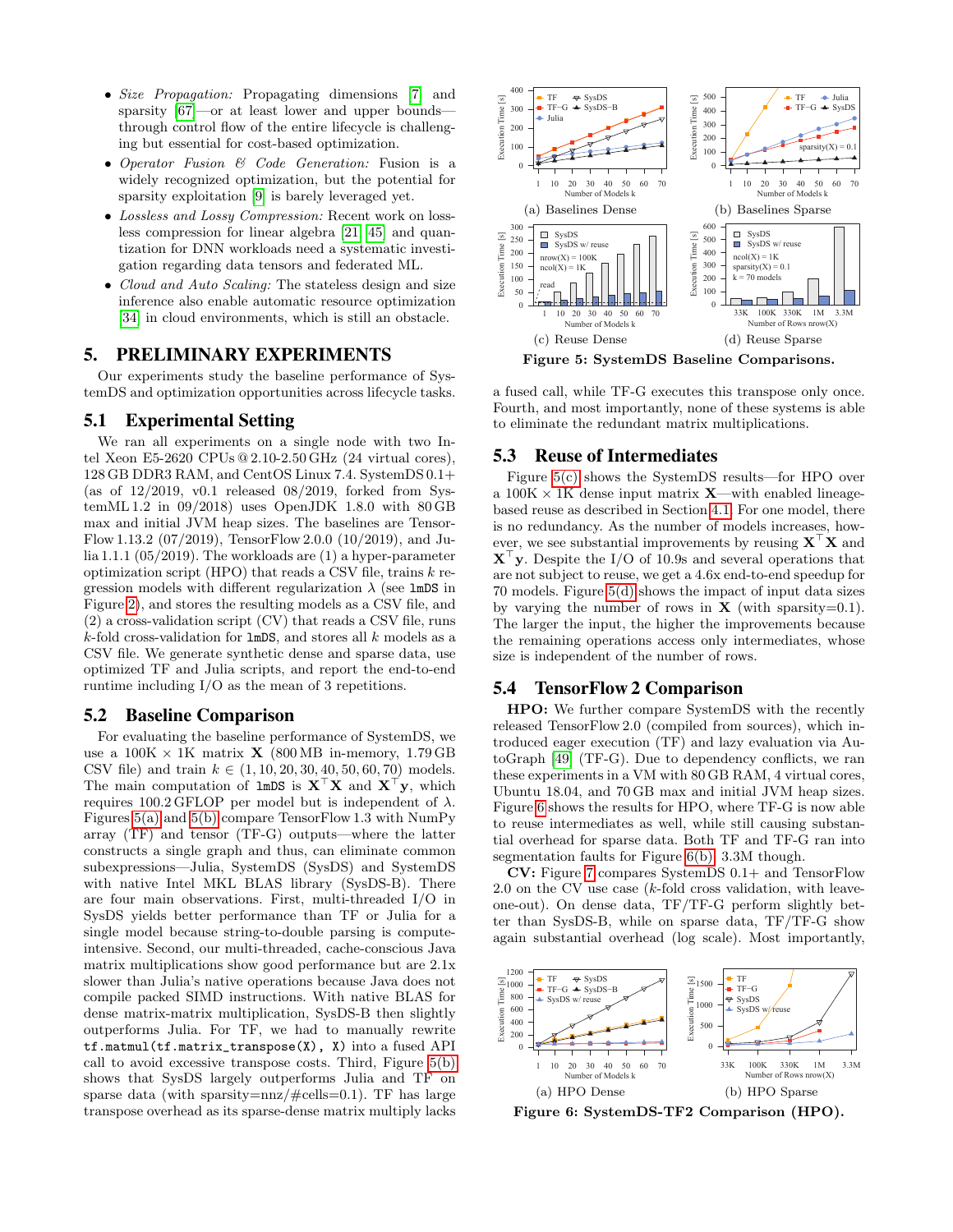

<span id="page-6-14"></span>only SysDS with reuse eliminates the fine-grained redundancy, which would be difficult in the AutoGraph model. Full reuse relies on rewriting X=rbind(remove(foldsX,i)), y=rbind(remove(foldsY,i)), and the matrix multiplications  $X^{\top}X$  and  $X^{\top}y$  during dynamic recompilation into multiplications of the individual folds (which are subject to reuse) and element-wise addition of these intermediates.

## 6. RELATED WORK

SystemDS has a broad focus and thus, there is lots of related work for individual aspects. Therefore, we focus on systems for data science lifecycle tasks and array processing.

ML Systems for Data Science: Several recent systems also aim to support the data science lifecycle in a scalable manner. First, Northstar [\[40\]](#page-7-62)—a collection of tools for interactive data science—includes Alpine Meadow [\[65\]](#page-7-38) for automatic feature pre-processing and AutoML based on existing ML libraries (e.g., Scikit-learn) and custom operators. Second, TensorFlow Extended (TFX) [\[3\]](#page-6-4) provides components for data ingestion, validation, transformation, as well as model training, validation and serving. These components have different backends (e.g., transform in Apache Beam, train in TensorFlow) and are composed via orchestration tools like Apache Airflow or Kubeflow. Third, MLflow [\[79\]](#page-7-63) provides means of model management (e.g., tracking experiments), project packaging, and model deployment. Alpine Meadow, TFX, and MLflow rely on existing ML libraries, while Weld [\[52\]](#page-7-39) focuses on a minimalistic but invasive, UDFbased IR for optimizing across different libraries. In contrast, SystemDS builds on a common DSL, provides its own compiler and runtime and thus, can exploit fine-grained optimization opportunities. Fourth, systems like AIDA [\[66\]](#page-7-18) and Lara [\[43\]](#page-7-64) aim at joint relational and linear algebra in datascience-centric specification languages that are mapped to a common IR and then executed via existing SQL engines, data-parallel frameworks, or numerical computing libraries. The design of SystemDS differentiates by support for tensors, distributed and federated linear algebra, and broad support for the end-to-end data science lifecyle.

Array Processing: Array databases (e.g., SciDB [\[69\]](#page-7-22)) and array libraries (e.g., NumPy [\[72\]](#page-7-0), DL4J/NDArray) focus primarily on scientific computing and respective formats. While array databases require loading and schema design for efficient distributed operations, data scientist seem to favor stateless systems and functional R or Python libraries and DSLs. Scalability limitations are addressed by new Python libraries like dask [\[18\]](#page-7-65) and xarray [\[33\]](#page-7-66) for distributed, multidimensional array processing. Although these libraries do not optimize for ML workloads, they are increasingly used by scikit-learn to provide distributed ML algorithms. In contrast, SystemDS aims to provide abstractions for a variety of data science lifecycle tasks and users, as well as efficient linear algebra and optimization across the lifecycle.

## 7. CONCLUSIONS

To summarize, we described the vision and system architecture of SystemDS, an open-source ML system for endto-end data science pipelines. Compared to SystemML, the major differences are (1) support for data science lifecycle tasks (e.g., data preparation, training, and debugging) and users with different expertise (ML researchers, data scientist, and domain experts), (2) support for local, distributed, and federated ML, and (3) the data model of heterogeneous data tensors. We also outlined selected research directions, and promising preliminary results. SystemDS is early workin-progress, but throughout the next years (or decades), we will continuously improve it, leverage it in real-world applications, and use it for grounding our research in a real system. We encourage the DB and ML systems community to use SystemDS as a baseline or testbed for extensions.

## Acknowledgements

We thank the entire Apache SystemML team for the initial code base of SystemDS, especially Shivakumar Vaithyanathan, Douglas R. Burdick, Michael Dusenberry, Deron Eriksson, Alexandre V. Evfimievski, Nakul Jindal, Faraz Makari Manshadi, Niketan Pansare, Frederick R. Reiss, Luciano Resende, Prithviraj Sen, Arvind Surve, Shirish Tatikonda, Yuanyuan Tian, Glenn Weidner, and many additional students, colleagues, and collaborators. Furthermore, we thank Svetlana Sagadeeva, Afan Secic, and Norbert Pfeifer for code contributions and additional use cases for SystemDS; our anonymous CIDR reviewers for their detailed and thought-provoking comments; as well as Tilmann Rabl, Alireza Rezaei Mahdiraji, Sarah Osterburg, Steffen Zeuch, Volker Markl, and Claus Neubauer for detailed discussions in the ExDRa project. Several team members were funded through the first author's endowed professorship for data management (852799) and the program "ICT of the Future" – both initiatives of the Austrian Ministry for Transport, Innovation, and Technology (BMVIT).

### 8. REFERENCES

- <span id="page-6-2"></span>[1] M. Abadi et al. TensorFlow: A System for Large-Scale Machine Learning. In OSDI, 2016.
- <span id="page-6-11"></span>[2] I. Alagiannis et al. NoDB: Efficient Query Execution on Raw Data Files. In SIGMOD, 2012.
- <span id="page-6-4"></span>D. Baylor et al. TFX: A TensorFlow-Based Production-Scale Machine Learning Platform. In SIGKDD, 2017.
- <span id="page-6-5"></span>[4] P. A. Bernstein and S. Melnik. Model Management 2.0: Manipulating Richer Mappings. In SIGMOD, 2007.
- <span id="page-6-0"></span>[5] J. Bezanson et al. Julia: A Fresh Approach to Numerical Computing. SIAM Review, 59(1), 2017.
- <span id="page-6-10"></span>[6] M. Boehm et al. Hybrid Parallelization Strategies for Large-Scale Machine Learning in SystemML. PVLDB, 7(7), 2014.
- <span id="page-6-9"></span>[7] M. Boehm et al. SystemML's Optimizer: Plan Generation for Large-Scale Machine Learning Programs. IEEE Data Eng. Bull., 37(3), 2014.
- <span id="page-6-1"></span>[8] M. Boehm et al. SystemML: Declarative Machine Learning on Spark. PVLDB, 9(13), 2016.
- <span id="page-6-13"></span>[9] M. Boehm et al. On Optimizing Operator Fusion Plans for Large-Scale ML in SystemML. PVLDB, 11(12), 2018.
- <span id="page-6-12"></span>[10] K. Bonawitz et al. Towards Federated Learning at Scale: System Design. In SysML, 2019.
- <span id="page-6-8"></span>[11] J. Cambronero et al. Query Optimization for Dynamic Imputation. PVLDB, 10(11), 2017.
- <span id="page-6-7"></span>[12] V. Chandola et al. Anomaly Detection: A Survey. ACM Comput. Surv., 41(3), 2009.
- <span id="page-6-3"></span>[13] T. Chen et al. MXNet: A Flexible and Efficient Machine Learning Library for Heterogeneous Distributed Systems.  $CoRR$ , abs/1512.01274, 2015.
- <span id="page-6-6"></span>[14] Y. Cheng et al. GLADE: Big Data Analytics Made Easy. In SIGMOD, 2012.